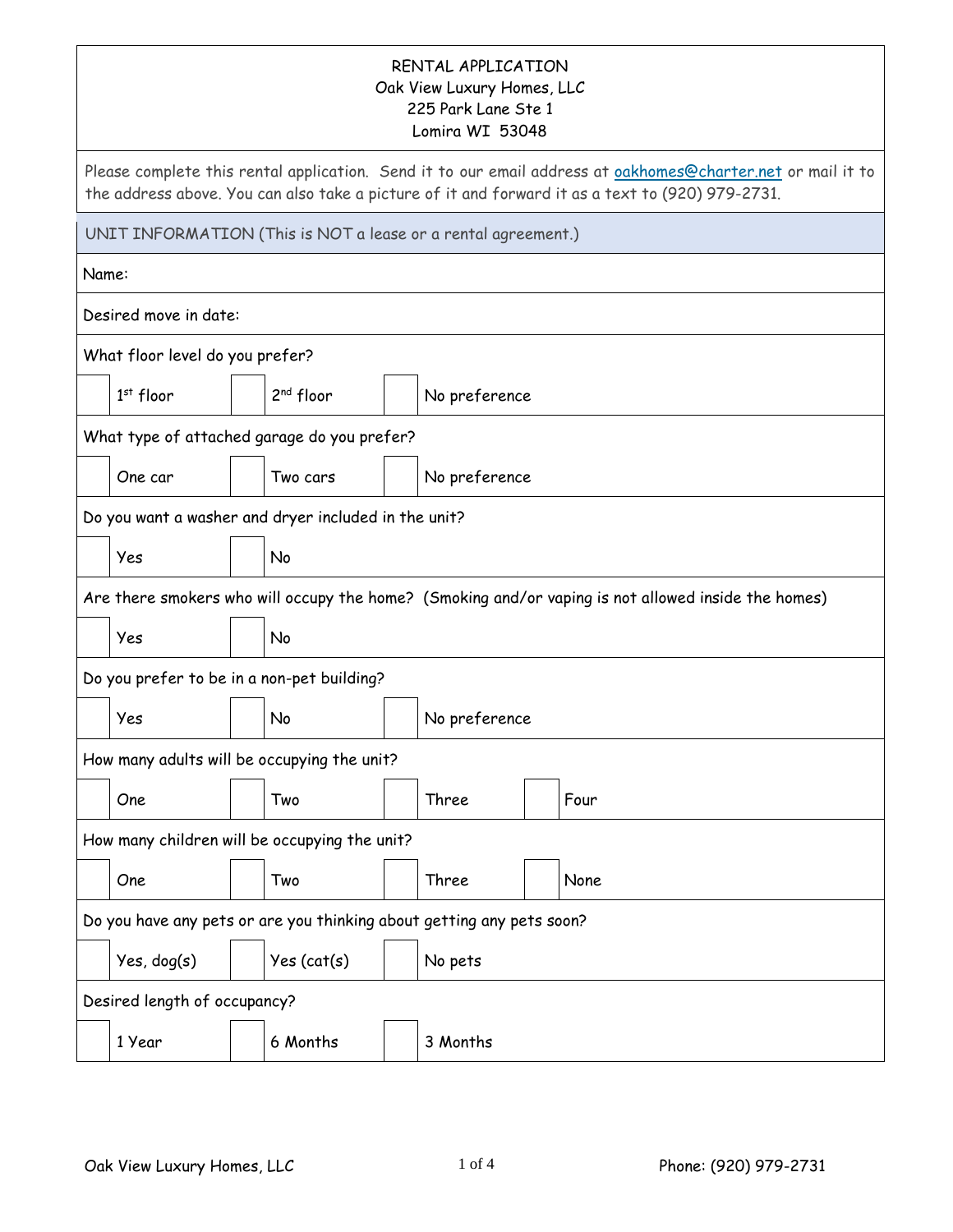## PET INFORMATION (PLEASE LIST ALL PETS THAT WILL OCCUPY THE UNIT)

If you have any pets, please be sure to complete a *Pet Application* and send it along with this form. This includes mammals, reptiles, birds, fish, rodents, insects, etc. We have designated buildings for pets, so we must know what type of pet you own before you rent. If pets are on the premises without written approval, you will be evicted for breach of contract and charged accordingly. No visitation or babysitting of pets, this includes any animal or bird in a cage, without written permission from the owners of Oak View Luxury Homes, LLC.

| Name of Pet | Type | Breed | Age |  | $\left $ Sex Weight $\right $ Neutered $\left $<br>or Spayed? | Declawed? |
|-------------|------|-------|-----|--|---------------------------------------------------------------|-----------|
|             |      |       |     |  |                                                               |           |
|             |      |       |     |  |                                                               |           |
|             |      |       |     |  |                                                               |           |
|             |      |       |     |  |                                                               |           |

| APPLICANT INFORMATION (Each Co-Applicant (named tenant) must complete a separate Rental Application.) |                                                                                                            |        |  |  |  |
|-------------------------------------------------------------------------------------------------------|------------------------------------------------------------------------------------------------------------|--------|--|--|--|
| Description                                                                                           | Applicant                                                                                                  | Spouse |  |  |  |
| <b>Full Name</b>                                                                                      |                                                                                                            |        |  |  |  |
| Date of Birth                                                                                         |                                                                                                            |        |  |  |  |
| Home Phone                                                                                            |                                                                                                            |        |  |  |  |
| Cellular Phone                                                                                        |                                                                                                            |        |  |  |  |
| <b>Work Phone</b>                                                                                     |                                                                                                            |        |  |  |  |
| Email                                                                                                 |                                                                                                            |        |  |  |  |
| Vehicle Year, Make & Model                                                                            |                                                                                                            |        |  |  |  |
| License Plate Number/State                                                                            |                                                                                                            |        |  |  |  |
| <b>Emergency Contact Name</b>                                                                         |                                                                                                            |        |  |  |  |
| <b>Emergency Contact Phone</b>                                                                        |                                                                                                            |        |  |  |  |
|                                                                                                       |                                                                                                            |        |  |  |  |
| APPLICANT'S EMPLOYER & INCOME                                                                         |                                                                                                            |        |  |  |  |
| Description                                                                                           | Applicant                                                                                                  | Spouse |  |  |  |
| Present Employer                                                                                      |                                                                                                            |        |  |  |  |
| Present Employer Address                                                                              |                                                                                                            |        |  |  |  |
| Present Employer Phone                                                                                |                                                                                                            |        |  |  |  |
| Since (date)                                                                                          |                                                                                                            |        |  |  |  |
| Monthly Pay                                                                                           |                                                                                                            |        |  |  |  |
| Position                                                                                              |                                                                                                            |        |  |  |  |
| Previous Employer                                                                                     |                                                                                                            |        |  |  |  |
| Previous Employer Address                                                                             |                                                                                                            |        |  |  |  |
| Previous Employer Phone                                                                               |                                                                                                            |        |  |  |  |
| How long?                                                                                             |                                                                                                            |        |  |  |  |
| Monthly Pay                                                                                           |                                                                                                            |        |  |  |  |
| Position                                                                                              |                                                                                                            |        |  |  |  |
|                                                                                                       |                                                                                                            |        |  |  |  |
|                                                                                                       | OTHER SOURCES OF INCOME (You do NOT have to reveal alimony, child support or spouse's annual income unless |        |  |  |  |
| you want it considered in this application.)                                                          |                                                                                                            |        |  |  |  |
| Amount                                                                                                |                                                                                                            |        |  |  |  |
| Source                                                                                                |                                                                                                            |        |  |  |  |
| <b>Confirmation Person</b>                                                                            |                                                                                                            |        |  |  |  |
| Phone                                                                                                 |                                                                                                            |        |  |  |  |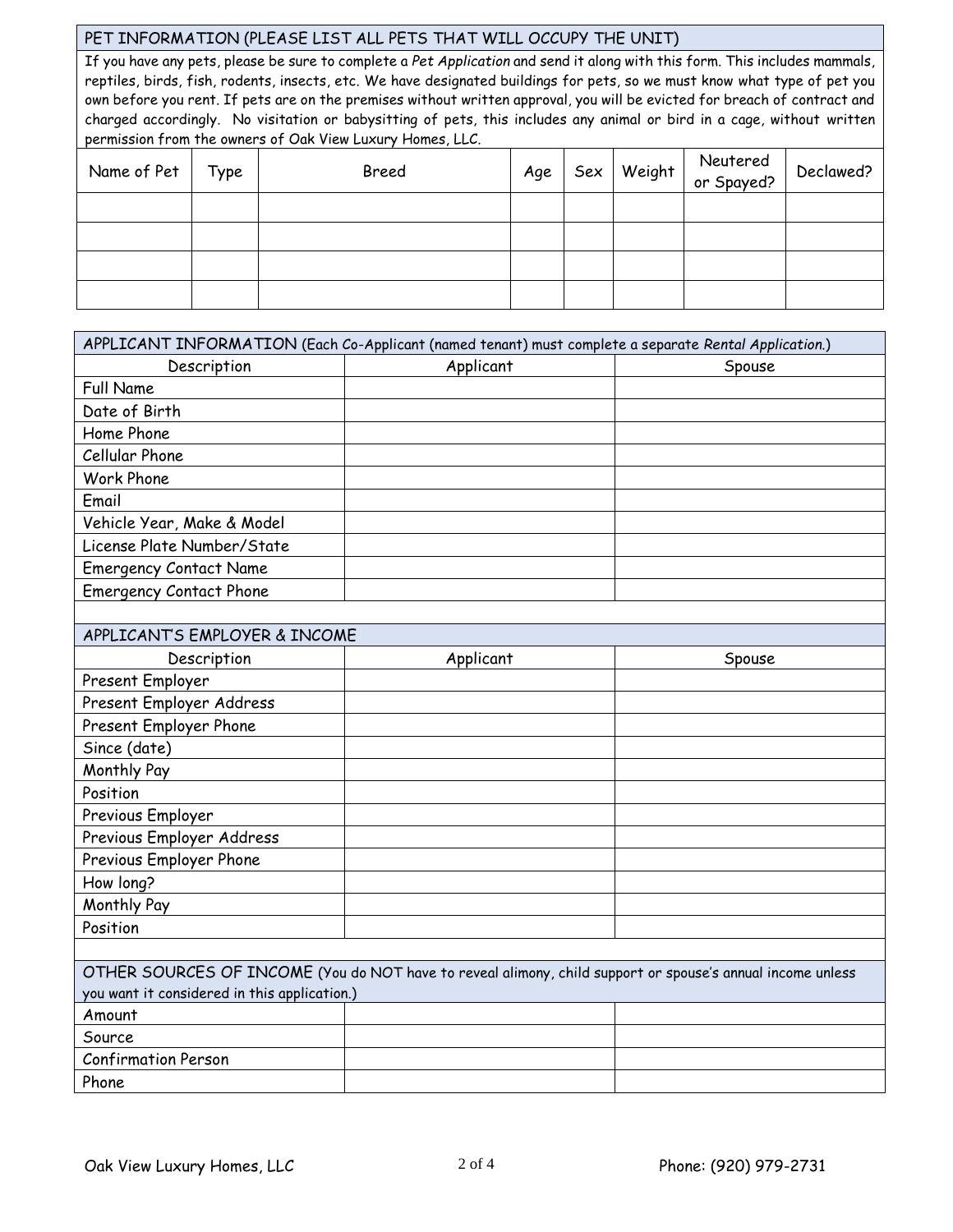| APPLICANT'S CREDIT REFERENCES |      |       |                 |                    |  |  |
|-------------------------------|------|-------|-----------------|--------------------|--|--|
| Bank                          | City | State | Type of Account | Number of Accounts |  |  |
|                               |      |       |                 |                    |  |  |
|                               |      |       |                 |                    |  |  |
|                               |      |       |                 |                    |  |  |
|                               |      |       |                 |                    |  |  |

| APPLICANT'S RENTAL HISTORY (For the last 4 years) |           |        |  |  |  |  |
|---------------------------------------------------|-----------|--------|--|--|--|--|
| Description                                       | Applicant | Spouse |  |  |  |  |
| Current Address                                   |           |        |  |  |  |  |
| Since (date)                                      |           |        |  |  |  |  |
| Rent \$                                           |           |        |  |  |  |  |
| Reason for Leaving                                |           |        |  |  |  |  |
| Current Landlord/Mortgage Holder                  |           |        |  |  |  |  |
| Current Landlord/Mortgage Holder                  |           |        |  |  |  |  |
| Phone Number                                      |           |        |  |  |  |  |
|                                                   |           |        |  |  |  |  |
| Previous Address                                  |           |        |  |  |  |  |
| How Long?                                         |           |        |  |  |  |  |
| Rent \$                                           |           |        |  |  |  |  |
| Reason for Leaving                                |           |        |  |  |  |  |
| Previous Landlord/Mortgage Holder                 |           |        |  |  |  |  |
| Previous Landlord/Mortgage Holder                 |           |        |  |  |  |  |
| Phone Number                                      |           |        |  |  |  |  |

|                                                                   | Have you ever failed to pay rent when due? |  |                                              |  |  |  |
|-------------------------------------------------------------------|--------------------------------------------|--|----------------------------------------------|--|--|--|
|                                                                   | Yes                                        |  | No                                           |  |  |  |
|                                                                   |                                            |  | Have you ever been evicted or asked to move? |  |  |  |
|                                                                   | Yes                                        |  | No                                           |  |  |  |
|                                                                   |                                            |  | Have you ever been convicted of a crime?     |  |  |  |
|                                                                   | Yes                                        |  | <b>No</b>                                    |  |  |  |
|                                                                   | Have you ever filed for bankruptcy?        |  |                                              |  |  |  |
|                                                                   | Yes                                        |  | No                                           |  |  |  |
| If you answered YES to any of the above question, please explain: |                                            |  |                                              |  |  |  |
|                                                                   |                                            |  |                                              |  |  |  |
|                                                                   |                                            |  |                                              |  |  |  |
|                                                                   |                                            |  |                                              |  |  |  |